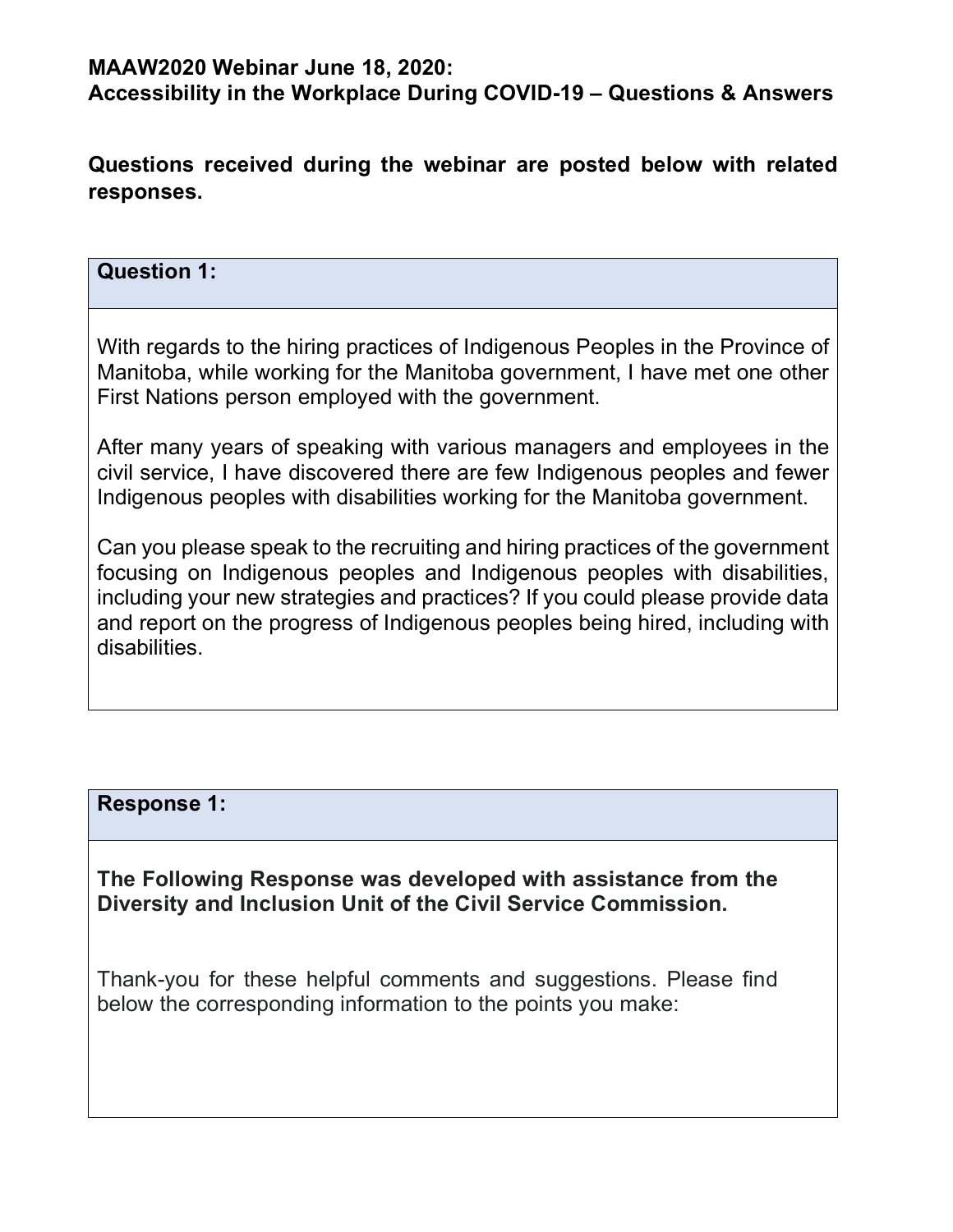# **(1) Civil Servants with disabilities who are Indigenous**

The Civil Service Commission tracks and reports self-declarations of people with disabilities and Indigenous peoples separately. As per the Civil Service Commission's most recent [annual report:](https://www.gov.mb.ca/csc/publications/annrpt/pdf/2018-19_annualrpt_en-fr.pdf) the employment equity statistics for people with disabilities is 5.8%, and for Indigenous peoples it is 14.5%.

# **(2) Programs to encourage employment equity**

[Employment Equity](https://www.manitoba.ca/csc/policyman/equity.html) is a factor in the selection progress for all competitions. The following programs require candidates to selfdeclare as at least one of the following employment equity groups: Indigenous, Visible minority and Persons with a Disability.

The [Career Gateway Program](http://www.manitoba.ca/govjobs/info/programs.html) assists in the recruitment of employment equity candidates with relevant skills and abilities to perform jobs across the Manitoba government.

The Manitoba Diversity [Internship](https://www.gov.mb.ca/govjobs/info/programs.html#MDIP) Program is a one-year program for the recruitment of external candidates and is designed to assist government departments with renewal challenges while helping address difficult to recruit positions and diversity goals. The program is focused on position / occupation specific placements with limited rotational assignments within similar occupational groups

The Diversity Employee [Development](https://www.gov.mb.ca/govjobs/info/programs.html#DEDP) Program is a 12-month development program for existing regular employees of the Manitoba Government who have demonstrated leadership potential.

The Civil Service Commission also supports [Touchstone](https://www.gov.mb.ca/govjobs/government/networks.html#Touchstone) groups, which focus on providing support through community among Indigenous employees.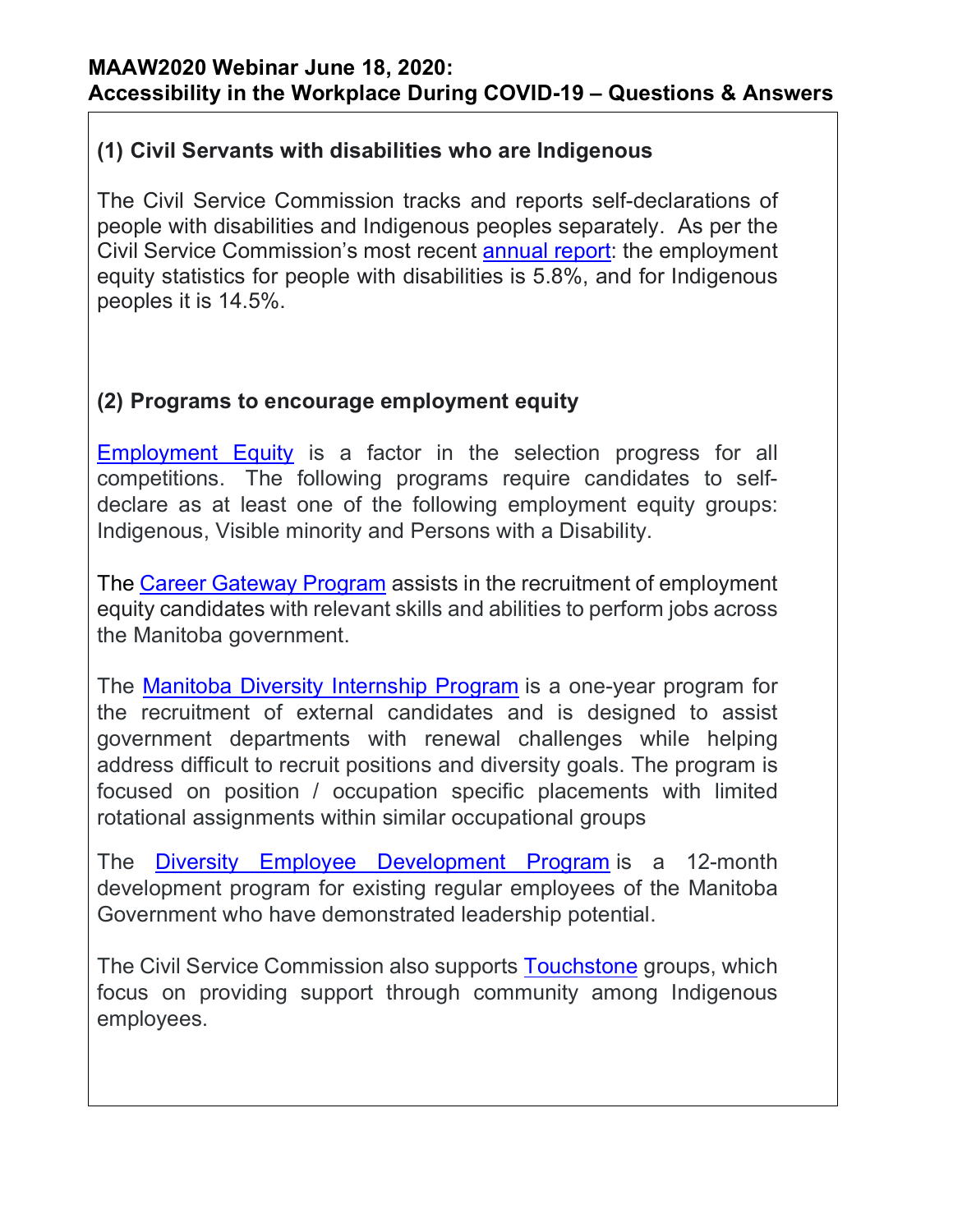# **(3) Networking among civil servants with disabilities and who are Indigenous**

Employee-led networks are another way the Manitoba government facilitates support of employment equity groups.

The Civil Servants with Abilities Network is a network of employees with visible or invisible disabilities, their supervisors and any civil servants interested in supporting and mentoring the career goals, professional development and social inclusion of people with disabilities in the Manitoba civil service.

The [Anishinabe Wichitiwin](https://www.gov.mb.ca/govjobs/government/networks.html) (*helping one another network*) is a network resource directory for Manitoba Civil Service Indigenous employees.

# **(4) Truth and Reconciliation**

[The Path to Reconciliation Act,](https://www.gov.mb.ca/inr/reports-and-expenses/pubs/ptr-act-annual-progress-report-2017-2018-english.pdf) was enacted on March 15, 2016, was the first reconciliation legislation of its kind in Canada and demonstrates Manitoba's commitment to advancing reconciliation. The Act sets out the principles of respect, understanding, engagement and action to guide reconciliation of Indigenous and non-Indigenous peoples. The Minister of Indigenous and Northern Relations is the Minister responsible for reconciliation.

Although the 2015 [Truth and Reconciliation Commission Calls to Action](https://www.bing.com/search?q=calls+to+action+truth+and+reconciliation&src=IE-SearchBox&FORM=IESR4A) are largely directed at the federal government, the Manitoba government has addressed many of the calls to action, including as they relate to eliminating educational and employment gaps between Indigenous and non-Indigenous Canadians. See also pages 9-10 of the [2017/18 Annual Progress Report.](https://www.gov.mb.ca/inr/reports-and-expenses/pubs/ptr-act-annual-progress-report-2017-2018-english.pdf)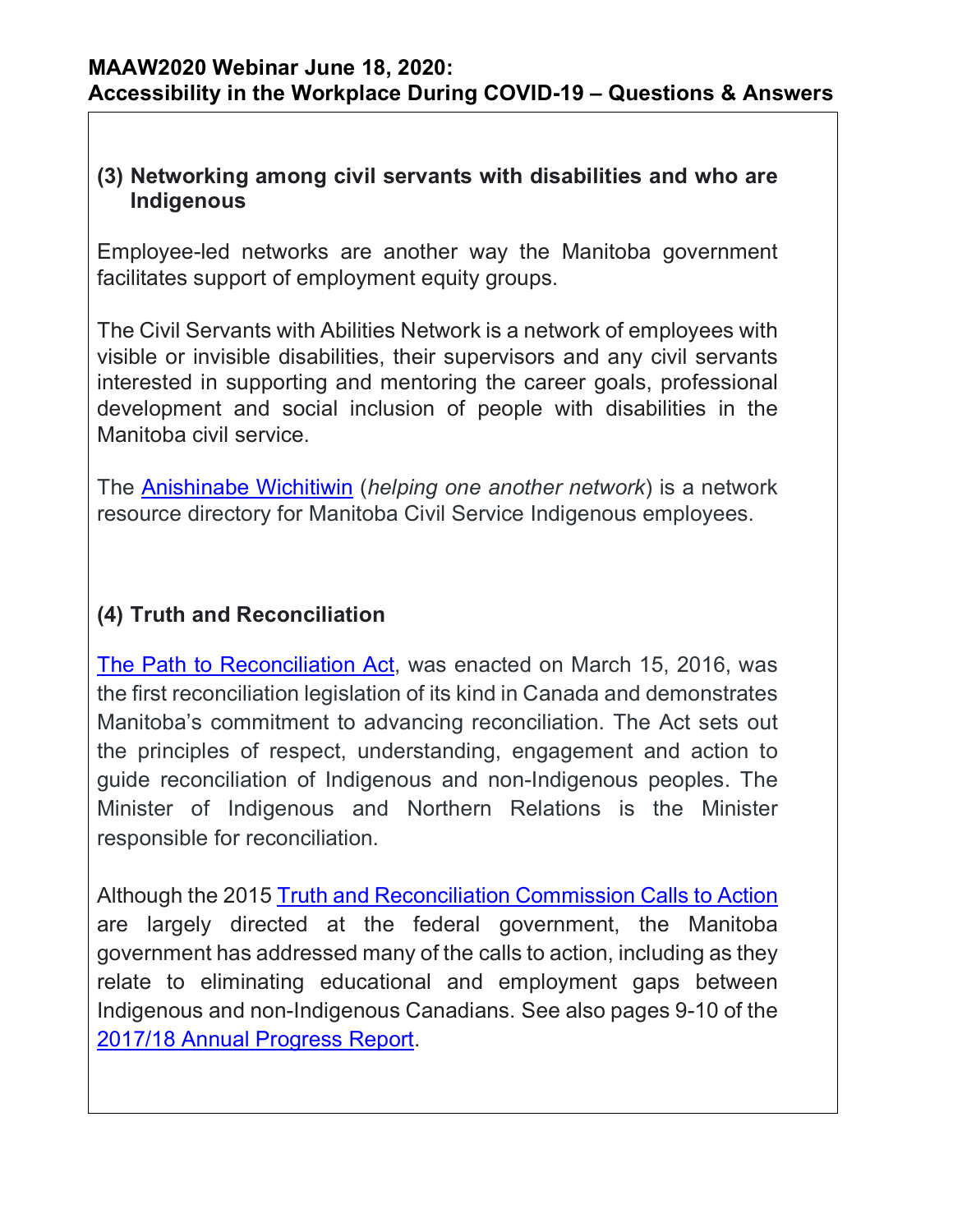## **MAAW2020 Webinar June 18, 2020: Accessibility in the Workplace During COVID-19 – Questions & Answers**

### **Question 2:**

"[A question with regards to] the workplace emergency response obligations created by the Accessible Employment Standard. Given that many employers have significant portions of their workforce working from home right now, what would a workplace emergency response plan for these employees look like? The challenge is that employers do not have a much control over an employee's workplace when that workplace is their private residence. Do you have any suggestions for organizations seeking to fulfil their workplace emergency response obligations when employees work from home?"

### **Response 2:**

The following response is based on information provided on the [SAFE Work](https://www.safemanitoba.com/)  [Manitoba](https://www.safemanitoba.com/) and the [Disabilities Issues Office](http://accessibilitymb.ca/) websites.

Working from home can present new challenges for staff and employers. However, employers should implement basic safety and health guidelines for working from home, beginning by updating employee emergency contact information. Employers may also wish to review home safety measures, including:

- health and safety related to the workstation
- when and how to report injuries
- options to exit the home
- safe location to evacuate if needed
- regular reporting and check-in, and
- how to contact the employer during an emergency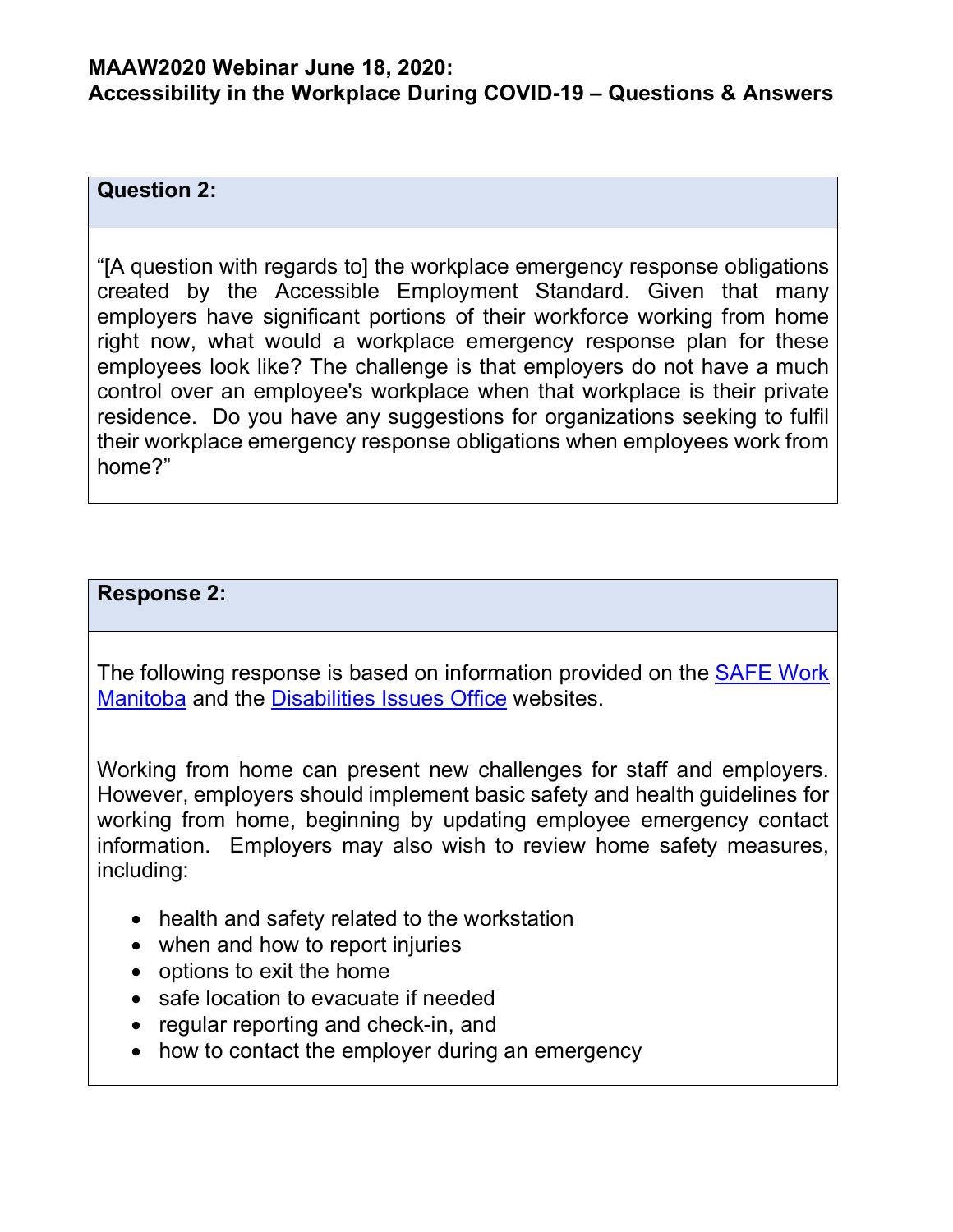## **MAAW2020 Webinar June 18, 2020: Accessibility in the Workplace During COVID-19 – Questions & Answers**

Both employers and employees must understand their role, duties, and responsibilities. There are a number of online resources available to support employees who work alone or in isolation, including recommendations for staff check-in and out:

[https://www.safemanitoba.com/topics/Pages/Working-Alone.aspx.](https://www.safemanitoba.com/topics/Pages/Working-Alone.aspx)

# **Key safety and health requirements when working from home**

Many safety and health [roles, rights, and responsibilities](https://www.safemanitoba.com/Resources/Pages/bulletin-231.aspx) are just as applicable for at-home workers as they are for more traditional workplaces, including:

- Reporting workplace injuries
- Requirements for education and training
- Worker's duty to follow safe work procedures
- Furthermore, check-in and other procedures are required if the worker is working alone or in isolation.
	- o For more information, [here are some resources](https://www.safemanitoba.com/topics/Pages/Working-Alone.aspx) that can be used when working alone.
- Ergonomic assessments may be useful in preventing worker injuries
	- o Try using [Bulletin 264](https://www.safemanitoba.com/Resources/Pages/bulletin-264.aspx) to direct employees on how to set up workstations while working at home!
- If questions arise, consider connecting with SAFE Work Manitoba at 204-957-SAFE (7233). One of our team members may be able to help!
- Employers should also consider the follow-up and investigation of reported incidents.

# **For more information**

For other information about COVID-19 and the workplace, please see SAFE Work's [COVID-19 page](https://www.safemanitoba.com/COVID-19/Pages/default.aspx) and the following links:

- [Manitoba Health](https://www.gov.mb.ca/covid19/index.html)
- [Public Health Agency of Canada](https://www.canada.ca/en/public-health/services/diseases/coronavirus-disease-covid-19.html)